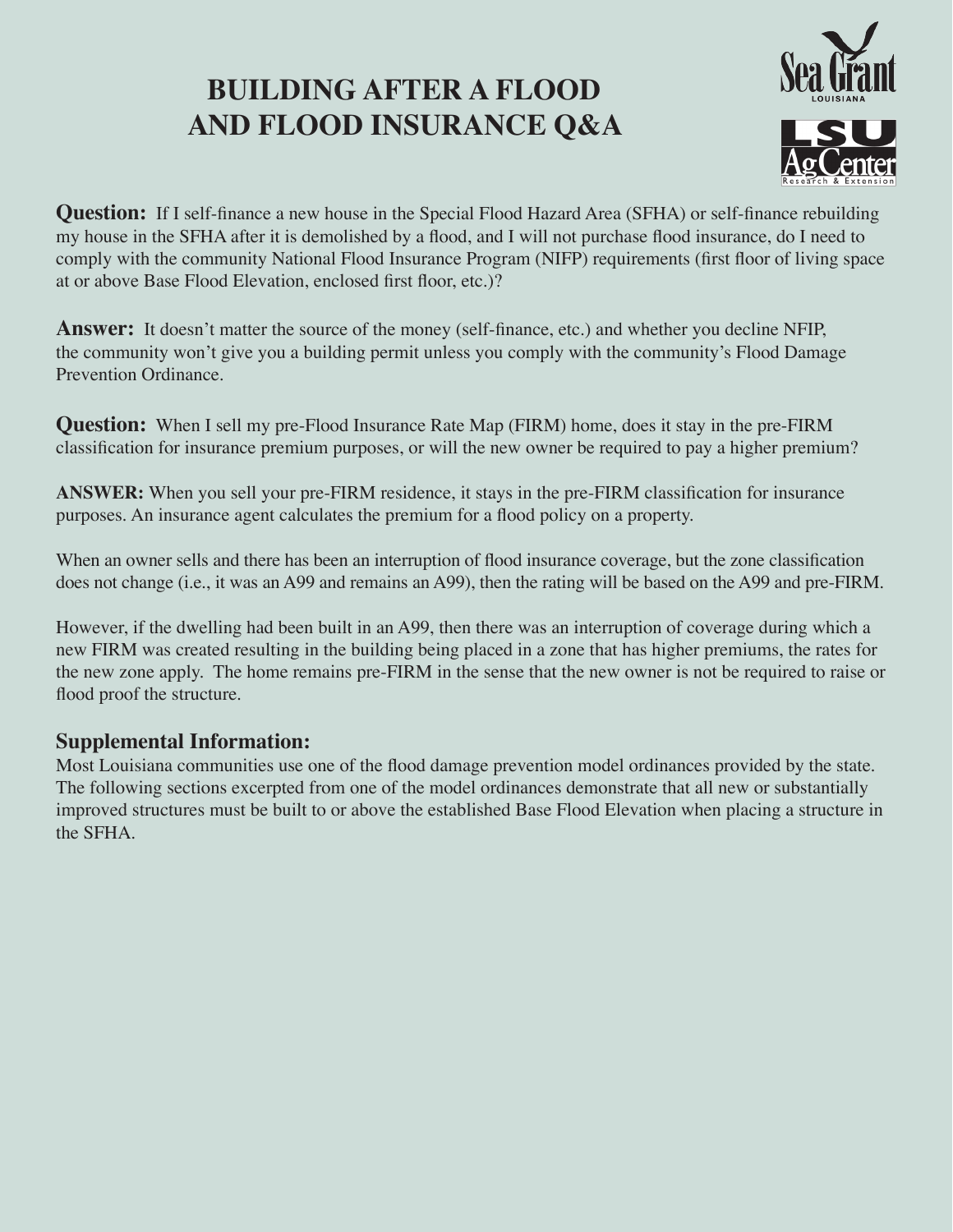## **60.3 (b)** FLOOD DAMAGE PREVENTION ORDINANCE

### ARTICLE I

#### STATUTORY AUTHORIZATION, FINDINGS OF FACT, PURPOSE AND METHODS

#### SECTION A. STATUTORY AUTHORIZATION

The Legislature of the State of {State} has in {list applicable state statute(s)} delegated the responsibility of local governmental units to adopt regulations designed to minimize flood losses. Therefore, the {governing body} of {community name}, {state}, does ordain as follows:

#### **ARTICLE 3**

#### GENERAL PROVISIONS

#### SECTION A. LANDS TO WHICH THIS ORDINANCE APPLIES

The ordinance shall apply to all areas of special flood hazard with the jurisdiction of {local community}.

#### SECTION B. BASIS FOR ESTABLISHING THE AREAS OF SPECIAL FLOOD HAZARD

NOTE: COMMUNITY MUST CHOOSE ONE OF THE FOLLOWING OPTIONS TO ADOPT DEPENDING ON LEGAL AUTHORITY

IF THERE IS A LEGAL AUTHORITY FOR THE AUTOMATIC ADOPTION BY REFERENCE OF FIRM OR FHBM, THE COMMUNITY MUST ADOPT THE FOLLOWING PROVISION:

The areas of special flood hazard identified by the Federal Emergency Management Agency in the Flood Insurance Rate Map (FIRM) or Flood Hazard Boundary Map (FHBM), Community Number, (Community Identification Number), dated (date of latest FIRM or FHBM}, and any revisions thereto are hereby adopted by reference and declared to be a part of this ordinance.

#### SECTION D. COMPLIANCE

No structure or land shall hereafter be located, altered, or have its use changed without full compliance with the terms of this ordinance and other applicable regulations.

#### **ARTICLE 5**

#### PROVISIONS FOR FLOOD HAZARD REDUCTION

#### SECTION B. SPECIFIC STANDARDS

In all areas of special flood hazards where base flood elevation data has been provided as set forth in (i) Article 3, Section B, (ii) Article 4, Section B (8), or (iii) Article 5, Section C (3), the following provisions are required:

(1) Residential Construction - new construction and substantial improvement of any residential structure shall have the lowest floor (including basement), elevated to or above the base flood elevation. A registered professional engineer, architect, or land surveyor shall submit a certification to the Floodplain Administrator that the standard of this subsection as proposed in Article 4, Section C (1) a., is satisfied.